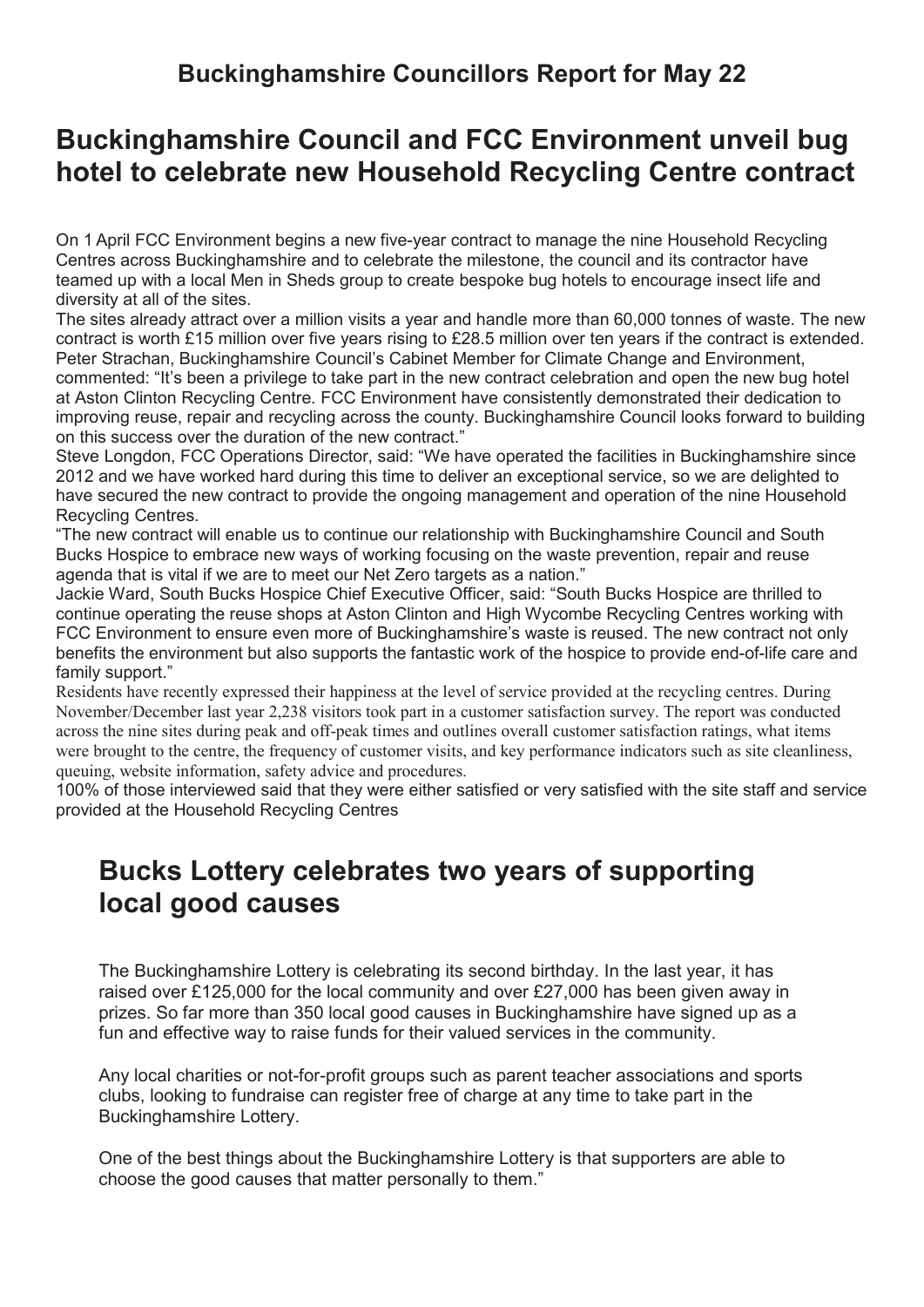We would advise other causes thinking of joining the lottery to sign up, it's free and really easy to get started. There is a huge amount of support given as well as advice and tips on fundraising.

Supporters can win weekly cash prizes of up to £25,000 for just £1 per ticket and if you enter before Saturday, 23 April 2022 you will also be in with the chance of winning the national prize, of a £1,000 B&Q gift card.

Visit our website to see which good causes you can support, and buy a ticket today online at: [https://www.buckinghamshirelottery.co.uk/](https://eur03.safelinks.protection.outlook.com/?url=http%3A%2F%2Ftracking.news.buckinghamshire.gov.uk%2Ftracking%2Fclick%3Fd%3DNyIhcGGooR5LQ6Kj56r206FUyLa1Nv21oH7jhANpHtnpdbsFpd427MKrB5KV2i5mg--_rp0Tei_y-zT5pZ7cIRuK9kLIU4f49tbWFjzNCQXy_s8LB-JqZddjpuHHwmIrw4Pwylwt1zpcrnE-jVP30fXuIAsoO0YBYSGoXEBd7DvvTXmLIxhuEe9DLTkAoH8-iydpxS3odgONwnBzk12g5UyLLuDXkjQrW1mBfxp5d8l0w6vCQy0kjkBspDmrI_MrE3KkMiuPxGOGqi7vgcPQTIR25iIqTlmjooUYQ-olzS3EbfjNpPTIdGzPcpLB2yiCLYVCa6y71NNpafxeEKnA8R88RheT6XL46HLJD7g9jCjd__FRFtzUIpsQ1HESXePydsAANZaCfjaPC6XX8FU_FSlCXbJa_cu5MVr54CPy0j_uSzJjdfEMxKR8e1ua9D4F2G-PNxvsRnydE9U1VPs36T33vnh2Q5H4n-qpBx0PS_Nehvcup9iLc5bEjtsrKbNiVPySkrin97RJqFERWc-e1j38qgzjOxOy3OzHYrWXwKMtei5OESk6FzaJvuDtK4wIPojb3Xi34sIOtamLujKX4SFRms3hTwMYMdlZaXfXYuY3jFUM3ry63lBoS6069KYQtV6wxsUyYKOqP2wc6oa6MsU1&data=04%7C01%7Cderek.town%40buckinghamshire.gov.uk%7C62ab52010de64ad0498a08da13caa27f%7C7fb976b99e2848e180861ddabecf82a0%7C0%7C0%7C637844058274504984%7CUnknown%7CTWFpbGZsb3d8eyJWIjoiMC4wLjAwMDAiLCJQIjoiV2luMzIiLCJBTiI6Ik1haWwiLCJXVCI6Mn0%3D%7C3000&sdata=QriT0xbAvqhxG1sPZUjPyVVUyg%2FwO64z%2BxNdhHT7Fd4%3D&reserved=0)

At least 60% from each ticket sold goes directly to the cause of your choice. Unlike larger lotteries, the majority of your ticket purchase comes back into the community and the odds of winning a prize are much better, at an amazing 50:1. It really is a win-win scenario. Even if you don't win a cash prize you can be content in knowing that you are making a real difference in your local community!"

Good causes that have been supported via the Buckinghamshire Lottery include: Bucks Carers, PACE, Thames Valley Air Ambulance, BucksVision, South Bucks Riding for the Disabled, Aylesbury Homeless Action Group, Autism Bucks, Medical Detection Dogs, Rape & Sexual Abuse Support Service for south Buckinghamshire (previously known as Rape Crisis), Age UK Buckinghamshire, Bucks Search and Rescue, Cancer Care and Haematology Fund, Child Bereavement UK, Chiltern Carers, Chiltern, High Wycombe and South Bucks Cats Protection, Citizens Advice Bucks, Chilterns MS Centre, Parkinson's UK Aylesbury Branch and Thames Valley Adventure Playground.

#### **70 Trees for 70 Years – one month to go!**

It's the final countdown for the 70 Trees for 70 Years campaign – you have one month left to nominate your favourite trees and woodland in Buckinghamshire to be included in our Queen's Platinum Jubilee celebrations.

This year we have been taking part in The Queen's Green Canopy tree planting initiative, planting trees for the Jubilee to create a lasting legacy for future generations.

Alongside this, we would like to celebrate the beautiful trees and woodland we already have, so we have been inviting residents to nominate their favourites.

We have received some fantastic nominations so far, which have highlighted how important trees and woodlands are to us for our mental health, our physical health and our enjoyment of our surroundings.

Cllr Peter Strachan, Cabinet Member for Climate Change and Environment, said: "We are very lucky in Buckinghamshire to be surrounded by so much natural beauty, and as part of Her Majesty the Queen's Platinum Jubilee year, Buckinghamshire Council is looking to celebrate this with our 70 Trees for 70 Years campaign.

"The nominations we have already received have been really touching, demonstrating just how important our natural environment is to us, and how many memories are evoked by special places.

"One couple nominated a tree where they had their engagement photoshoot, and someone else nominated trees in a park where they had enjoyed picnics with friends after the first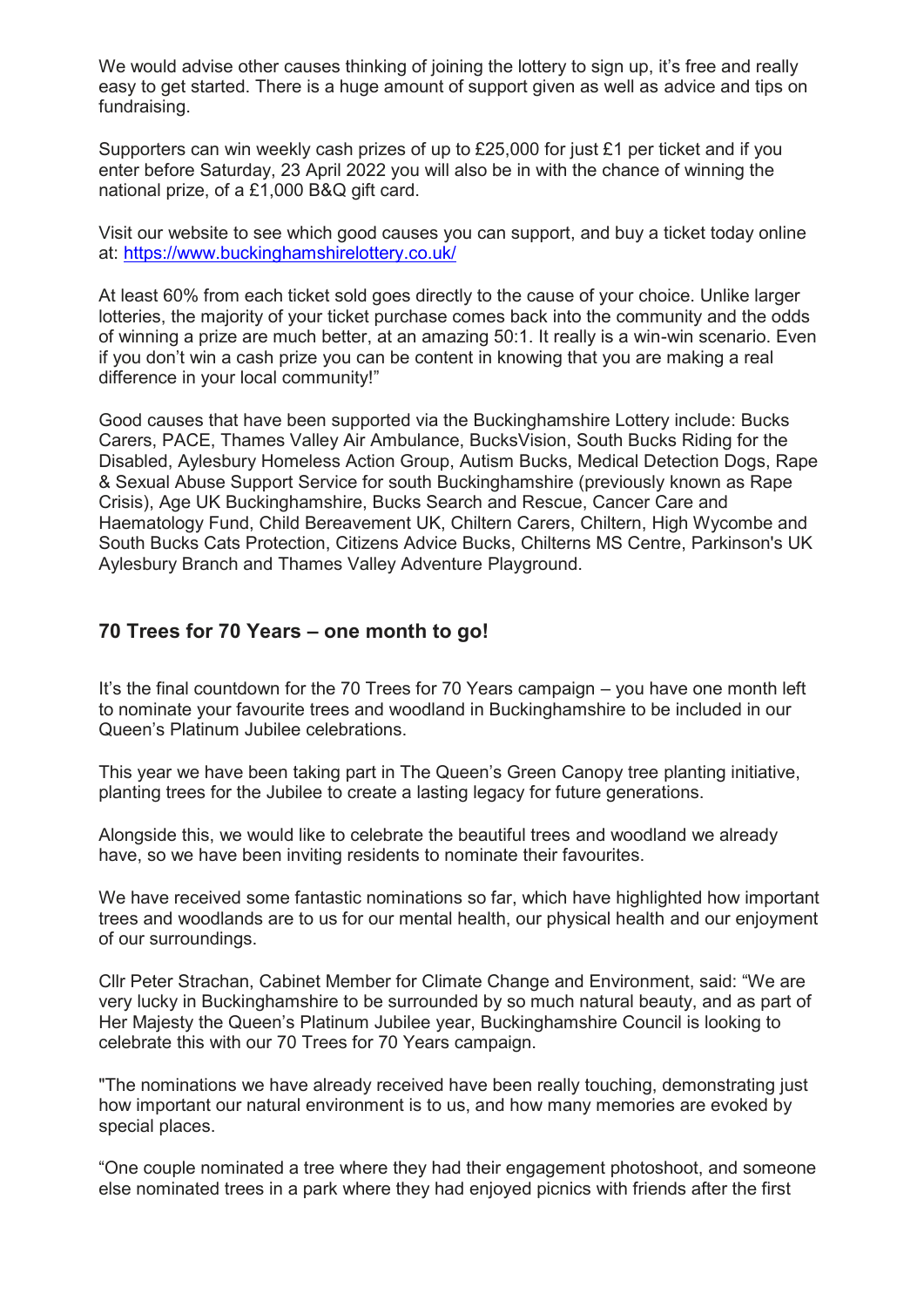lockdown lifted. We've also had people nominating woodlands because they have memories of walking in the woods with loved ones who have since passed away.

"Whatever the reason, if you have a tree or woodland in Buckinghamshire which you think should be recognised on our Platinum Jubilee list, please send us a photo before 1 May."

To take part, take a photo of your chosen tree or woodland, tell us where it is and why it is meaningful to you, and send it to us via social media @BucksCouncil or 70trees@buckinghamshire.gov.uk.

Nominations close on Sunday 1 May 2022.

Visit [https://www.buckinghamshire.gov.uk/news/70-trees-for-70-years/](https://eur03.safelinks.protection.outlook.com/?url=http%3A%2F%2Ftracking.news.buckinghamshire.gov.uk%2Ftracking%2Fclick%3Fd%3DCwBBZVbWtWnUuCGAOdIr1ynAVi8NzZ9G4QGQynApJYsBqWYTezWvhfWCnWDECReY9MgzPtU8D1olcrMAbo0ySnCD-hvKrC6zdl7IDyRGfjmu_ulgbnBSATKW5oxrFpUBvpqEu2S019n5fpyDbXEdUTZH28utZ7Z9r_vEfoOO8lEIOis3qUsj5PC-CeeYDEOUiw2&data=04%7C01%7Cderek.town%40buckinghamshire.gov.uk%7Cd2b0d5af4e854d2b735008da13e80a72%7C7fb976b99e2848e180861ddabecf82a0%7C0%7C0%7C637844184572080878%7CUnknown%7CTWFpbGZsb3d8eyJWIjoiMC4wLjAwMDAiLCJQIjoiV2luMzIiLCJBTiI6Ik1haWwiLCJXVCI6Mn0%3D%7C3000&sdata=e6u32OcUnKj8Hxrjjvf%2Fe44KeVrB7fgfFo7H0CLbJ2M%3D&reserved=0) for more information.

#### **Buckinghamshire Adult Learning shortlisted for 2022 Family Learning Awards**

The Family Learning Team at Buckinghamshire Adult Learning have been shortlisted for this year's Family Learning Award. The awards show how organisations are using imaginative, innovative and inclusive ways to deliver learning opportunities which help families in their communities.

The awards, organised by education charity Campaign for Learning, celebrate learning activities that supported families during lockdown and beyond and supported health and wellbeing.

As to be expected, some of the top priorities for organisations were focused around the significant changes to how learning is delivered beyond the pandemic, keeping families connected, boosting mental health and ensuring everyone can access opportunities to learn.

The Buckinghamshire Family Learning team developed a full, interactive online course programme during the pandemic for families, while addressing current learning needs as well as those identified or amplified by recent world events. They supported parents to access online learning as well as developing their own digital skills. All information is shared through a Google Classroom so everyone receives the same information and time for reflection. Learners use the Classroom to communicate with each other and support each other following the session.

Parents have given excellent feedback on the Family Learning courses, stating that they have helped build their confidence, reduce their social isolation, develop their language skills and realise the importance of play.

One parent said: "The courses have given me confidence to explore more play options to encourage my son's learning. It has also been great to have someone to talk over any worries I have as a parent."

The Early Years are particularly important as they lay the foundations for lifelong learning, behaviour, and health. The Family Learning in the Early Years Award shortlist recognised organisations that best demonstrated innovative approaches to delivering family learning aimed at families with children aged between 0-5. The shortlisted organisations are:

- Adult and Community Learning, Warwickshire
- Buckinghamshire Adult Learning
- Learning Unlimited
- The Whitworth Art Gallery

If you are a parent or carer of a child in the county who hasn't yet discovered our free, online Family Learning courses, then I would encourage you to see what's on offer by going to: [www.adultlearningbc.ac.uk/family-learning](https://eur03.safelinks.protection.outlook.com/?url=http%3A%2F%2Ftracking.news.buckinghamshire.gov.uk%2Ftracking%2Fclick%3Fd%3DQcbjT3N-KMHqlrDc4Vjcq8NexX6xV-2SRuhz1aNqkhvrIWsPsg7KgGZyd0g1ZhbWCW9Cxyb3RF_JBKeUaR3LqKrXzSHFewIFu6vY7rJPTCQQxLndMfDJZMml-Ki3nuv18EiaLPmOWKUV2rcceymF4P9EVejGMuv2dsUuDMIARcUf0&data=04%7C01%7Cderek.town%40buckinghamshire.gov.uk%7C815e6cbc4be94aff2eb708da1bbc1b0f%7C7fb976b99e2848e180861ddabecf82a0%7C0%7C0%7C637852791965021658%7CUnknown%7CTWFpbGZsb3d8eyJWIjoiMC4wLjAwMDAiLCJQIjoiV2luMzIiLCJBTiI6Ik1haWwiLCJXVCI6Mn0%3D%7C3000&sdata=pbCCpVS5ud0pde3NvVUerzUO5yRnIBjBc2kalbz3nmc%3D&reserved=0)

#### **Council Tax £150 energy rebate payments**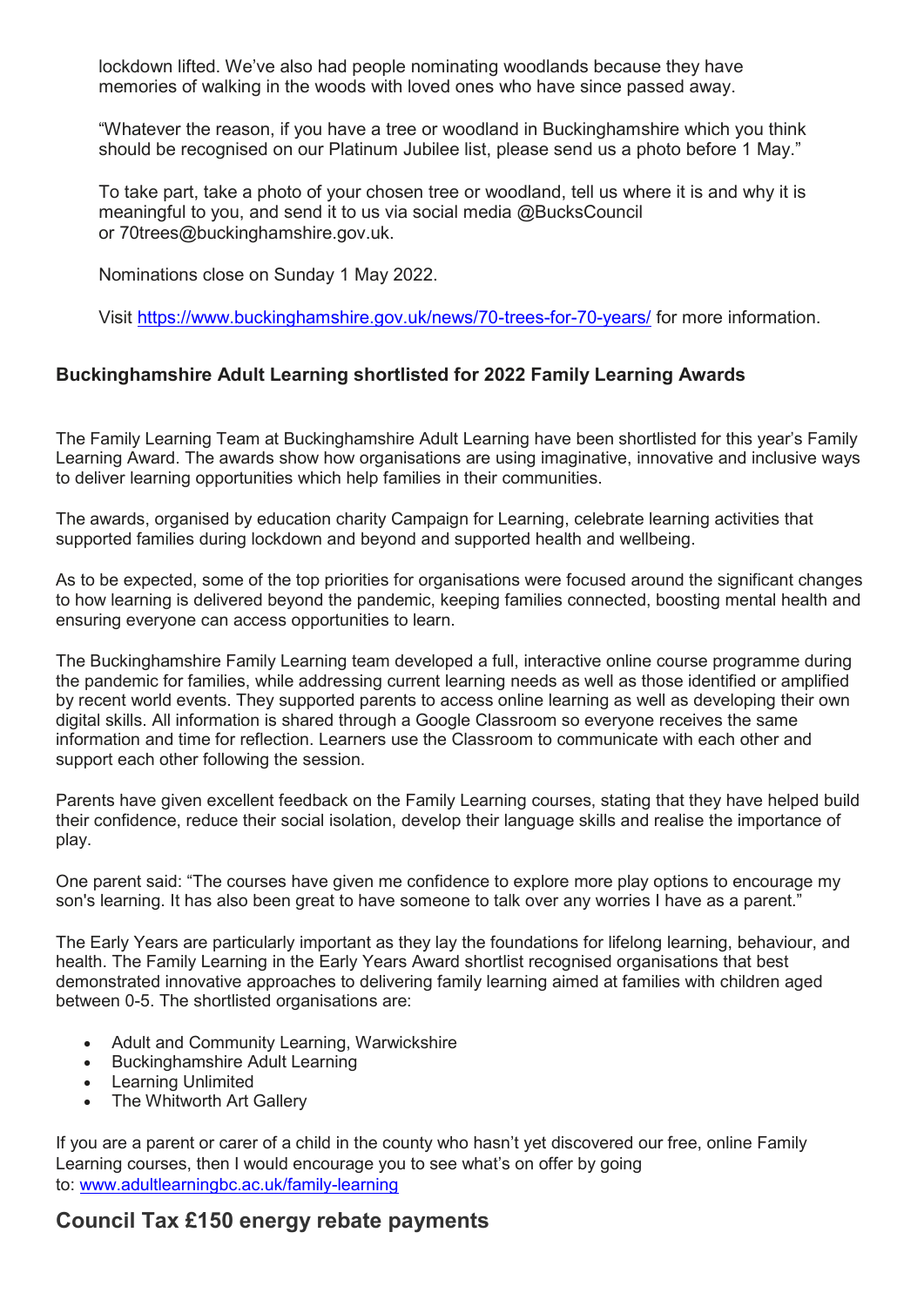The £150 rebate to every household in council tax bands A to D will be paid over the next few weeks to help offset rising fuel costs. There is also a discretionary rebate which Buckinghamshire Council is paying to help householders in other Council Tax bands who are on specific benefits.

If you pay your [Council](https://eur03.safelinks.protection.outlook.com/?url=https%3A%2F%2Fenews.buckinghamshire.gov.uk%2F5438-J11I-3YYL48-E9S9L-1%2Fc.aspx&data=04%7C01%7Cderek.town%40buckinghamshire.gov.uk%7C6d88585c23114d3bca2b08da1e254c88%7C7fb976b99e2848e180861ddabecf82a0%7C0%7C0%7C637855442809626829%7CUnknown%7CTWFpbGZsb3d8eyJWIjoiMC4wLjAwMDAiLCJQIjoiV2luMzIiLCJBTiI6Ik1haWwiLCJXVCI6Mn0%3D%7C3000&sdata=uFQnq29tpbSNr%2BK%2F8yrr%2FhAFuYhqBtmVeUANteDupO4%3D&reserved=0) Tax by direct debit you will receive your rebate faster and direct into your bank account.

The Council Tax team will be sending out details on how to provide your bank details if don't pay by direct debit to ensure you receive your payment.

### **Chiltern Beechwood Special Area of Conservation - CBSAC**

CBSAC or Ashridge Estate/Woods as we locally refer to the area of the Chilterns including the Ivinghoe Hills and Wendover Woods. These areas are suffering significant damage as a result of increasing leisure usage. This has become ever more a problem over the past 6 or 7 years and even more so as a result of Covid 19 encouraging outdoor activities.

The Chiltern Beechwoods (Ashridge) are adversely impacted by ramblers, joggers, bikers and visitors. Obviously increased local population will increase the adverse impact so measures are to be taken to mitigate this.

2 500m exclusion zones have been identified by Dacorum's Local Plan and endorsed by Natural England. Both zones extend into Bucks.These do not impact Cheddington but will impact areas close to Tring. There is a presumption against **any** net increase of new homes within these 500 metres of the Special Area of Conservation.

Further, 12.6 kilometres and 1.7 kilometres Zones of Influence have been created which extend **throughout** the Ivinghoe Ward. The Habitats Regulations are clear that development proposals in the zones of influence must not give rise to adverse effects on the integrity of the Special Area of Conservation either alone or in combination with other plans or development proposals. If it is likely, or even where it is uncertain that a significant adverse effect will occur, then measures must be secured to either avoid or mitigate the impact. If it is not possible to avoid or mitigate an adverse impact, then planning permission will be refused. This will cause delays to all applications for additional housing, especially large scale, but should not affect extensions or replacement houses.

Any new application for development in Ivinghoe will now have to incorporate mitigation measures, clearly that will take time and prove difficult.

Further information can be found on the Buckinghamshire Council and Dacorum Borough Council Web sites, this included maps and FAQs.

### **Helping to give taxi drivers the keys to success with their English language skills**

From September 2022, anyone who renews a taxi licence in Buckinghamshire will need to pass an English language test to ensure all drivers can speak and understand English at an appropriate level. Taxi drivers are in a unique and ideal position to spot and report safeguarding issues by being able to identify when a passenger is being pressured into doing something or is being taken somewhere against their will.

Previously, all taxi drivers needed to have a good standard of English, but this was not always assessed in an independent test. Now, the government has introduced new requirements, which mean anyone renewing a licence will need to show that they have a standard of English that enables them to